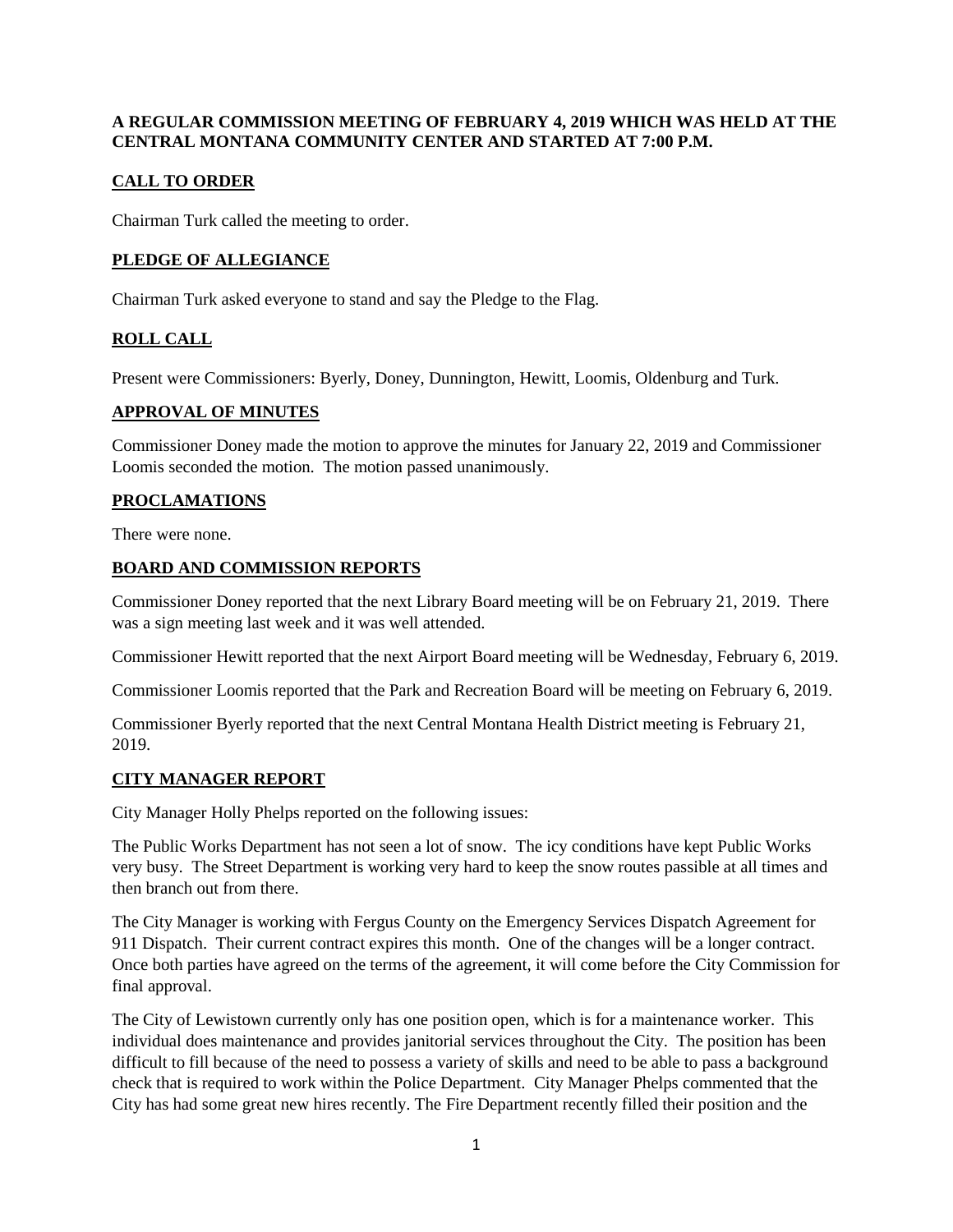Police Department just hired two new officers. City Manager Phelps commented that Mr. JR Killham has been hired as the Public Works Director.

Once again Snowy Mountain Development Corporation and KellyAnne Terry have partnered together to do the 2nd Annual Woman Lead Central Montana retreat. The focus will be encouraging women to take leadership roles within the community. This will be March 4, 2019 from 9 to 4 at Central Feed Grilling Company. The flyer was included in the Commissioners packets.

City Manager Phelps reported that she will be out of the office for training several times this month. She will be in Helena from February  $12<sup>th</sup>$  to  $14<sup>th</sup>$  and in Great Falls February  $21<sup>st</sup>$  and  $22<sup>nd</sup>$ .

City Manager Phelps also reported that she has been working with DEQ to set up an appointment with them in Helena. It will be at 3 pm. On February  $12<sup>th</sup>$ . If any Commissioners would like to attend please let her know.

# **CONSENT AGENDA**

Commissioner Doney made the motion to approve the consent agenda and Commissioner Hewitt seconded the motion. The motion passed unanimously. The consent agenda was the Acknowledgement of the claims that have been paid from January 17, 2019 to January 31, 2019 for a total of \$49,717.45

# **\*REGULAR AGENDA – Resolutions, Ordinances & Other Action Items:**

1. Discussion and action on appointing Mr. Ryan Dick to the City of Lewistown Board of Adjustment for a three-year term

City Manager Phelps explained that there are two vacancies on the Lewistown Board of Adjustments and Mr. Ryan Dick has applied for one of those positions. Mr. Dick has served for many years on the City County Planning Board and is currently serving as the Chairman. He is very engaged in the community and works for Mid Rivers and is very aware of the challenges in the community. City Manager Phelps recommends his appointment. Commissioner Oldenburg asked for a brief overview of the what the Board of Adjustments is. City Manager Phelps answered that the Board of Adjustments primarily hears the variances for the City of Lewistown and serve as the appeals board for many of the City's codes. City Manager Oldenburg made the motion to appoint Mr. Ryan Dick to the City of Lewistown Board of Adjustment for a three-year term and Commissioner Byerly seconded the motion. Commissioner Turk asked for comments from the audience and Commission. There being none, the question was called for and the motion passed unanimously.

2. Discussion and action on appointing Ms. Lyndia Sue Smitman to the City County Planning Board for a two term

City Manager Phelps explained that Ms. Smitman was very active in the Arts and Entertainment District and was in charge of facilitating the award program. Since the disbandment of the Arts and Entertainment District she would like to stay engaged in the community and expressed interest in serving on the City County Planning Board. City Manager Phelps recommends the appointment. Commissioner Loomis made the motion to approve appointing Ms. Lyndia Sue Smitman to the City County Planning Board for a two term and Commissioner Doney seconded the motion. Mr. Richard Battrick asked if this was a paid position. Commissioner Turk answered no. Commissioner Turk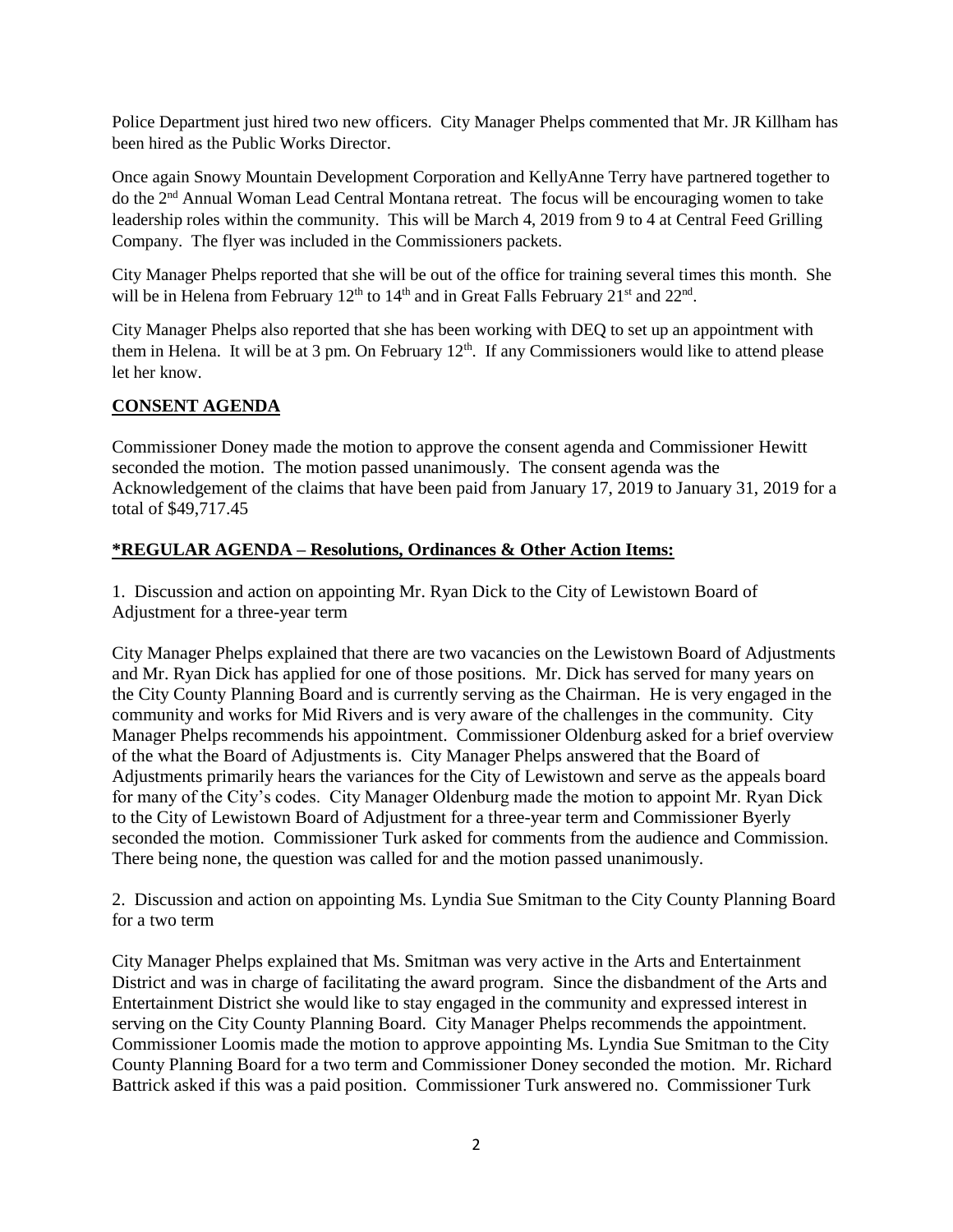asked for comments from the audience and Commission. There being none, the question was called for and the motion passed unanimously.

3. Discussion and action on approving Resolution No. 3986, a resolution authorizing request for proposals for purchase and revitalization of the building at 301 W Broadway St in Lewistown Montana

City Manager Phelps explained that this is a resolution and a request for proposal for the property at 301 W Broadway Street. City Manager Phelps further explained that she worked with Commissioners Dunnington and Byerly on the request for proposals. This outlines the procedures to transfer the property at 301 W Broadway. If this is approved the City will advertise asking for request for proposals and included in the information is the opportunity for future developers to look at the property but also for information on what they would do with the building, how would it be financed, timelines and other information. Commissioner Byerly made the motion to approve Resolution No. 3986, a resolution authorizing request for proposals for purchase and revitalization of the building at 301 W Broadway St in Lewistown Montana and Commissioner Oldenburg seconded the motion. Commissioner Turk asked for comments from the audience and Commission. There being none, the question was called for and the motion passed unanimously.

4. Discussion and action on approving Resolution No. 3987, a resolution creating a joint Lewistown Tax Increment Financing Board and Targeted Economic Development District Planning Commission

City Manager Phelps explained that this is a resolution to combine the Tax Increment Finance (TIF) Board with the Targeted Economic Development District (TEDD) Board into one and statutorily they are described as an Urban Renewal Agency and the Commission may want to change the name of this board. City Manager Phelps explained that after reviews the statutes the Board of Commissions Urban Renewal Agency consists of five members. If the Commission recalls the TIF board asked if it could be expanded to seven members. City Manager Phelps stated that she would recommend not varying from five members. Further discussion followed. Commissioner Doney made the motion to approve Resolution No. 3987, a resolution creating a joint Lewistown Tax Increment Financing Board and Targeted Economic Development District Planning Commission and Commissioner Hewitt seconded the motion. Commissioner Turk asked for comments from the audience and Commission. There being none, the question was called for and the motion passed unanimously.

#### **CITIZENS' REQUESTS**

Ms. Linda Roche asked what the next steps for the sign ordinance are. City Manager Phelps explained that it is planned for a first reading at the next meeting. The second reading would be March  $4<sup>th</sup>$  and then would be in effective 30 days after second reading. City Manager Phelps stated that there will still be opportunities to make comments.

# **COMMISSIONER'S MINUTE**

Commissioner Oldenburg commented that the letter to the editor accusing the Commission being antibusiness does not sit well with her. Commissioner Oldenburg is wondering if the Commission would like to do a reply. City Manager Phelps answered that maybe that would be an option, but remember Mr. Cook will be at the next meeting for the annexation of his property and maybe he can talk about how the process went. City Manager Phelps suggested that maybe the newspaper could a story on the process of the sign ordinance and maybe get some comments from the individuals listed on the letter.